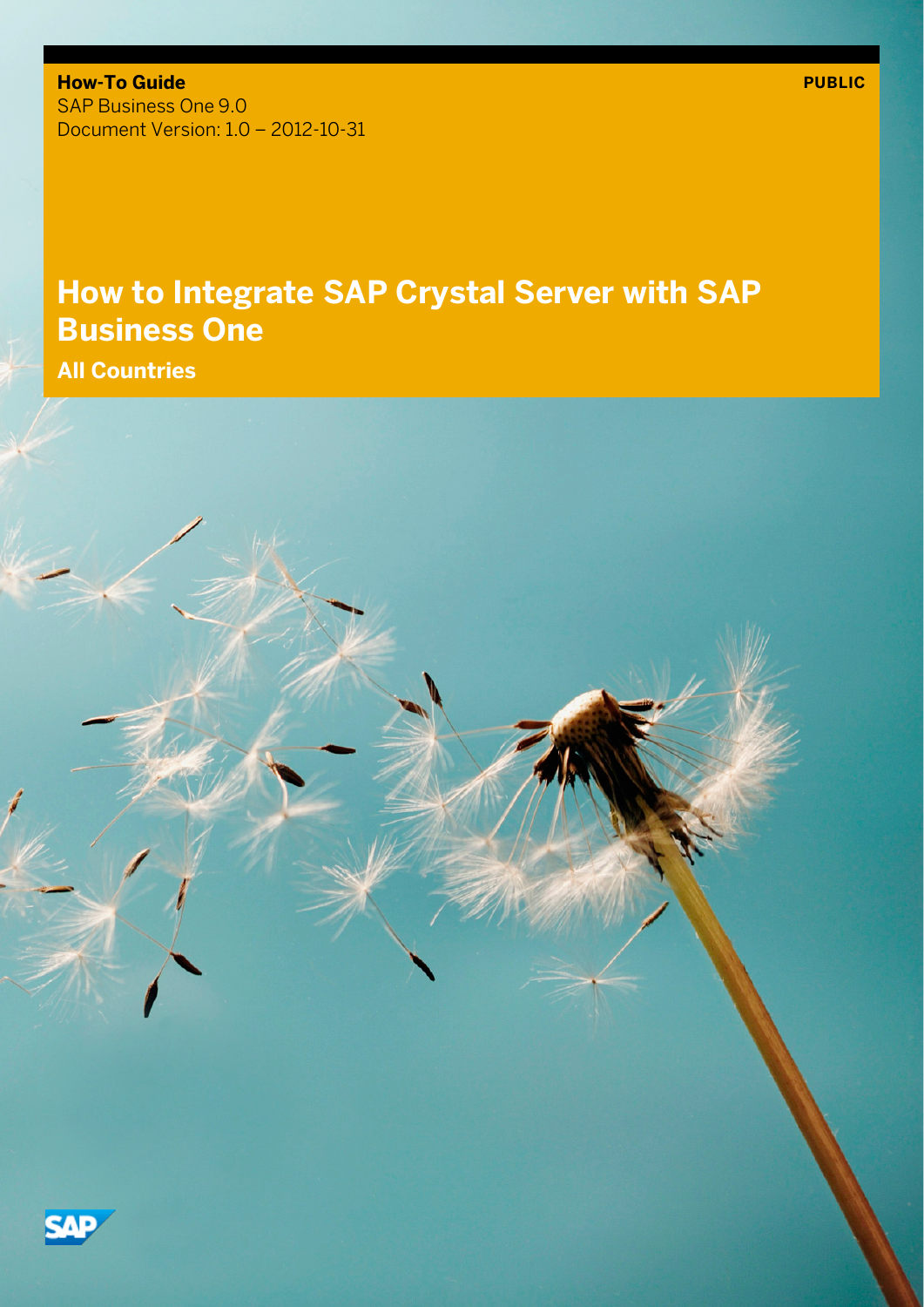# **Typographic Conventions**

| <b>Type Style</b> | Description                                                                                                                                                                                                                            |
|-------------------|----------------------------------------------------------------------------------------------------------------------------------------------------------------------------------------------------------------------------------------|
| Example           | Words or characters quoted from the screen. These include field names, screen titles,<br>pushbuttons labels, menu names, menu paths, and menu options.<br>Textual cross-references to other documents.                                 |
| Example           | Emphasized words or expressions.                                                                                                                                                                                                       |
| <b>EXAMPLE</b>    | Technical names of system objects. These include report names, program names,<br>transaction codes, table names, and key concepts of a programming language when they<br>are surrounded by body text, for example, SELECT and INCLUDE. |
| Example           | Output on the screen. This includes file and directory names and their paths, messages,<br>names of variables and parameters, source text, and names of installation, upgrade and<br>database tools.                                   |
| Example           | Exact user entry. These are words or characters that you enter in the system exactly as they<br>appear in the documentation.                                                                                                           |
| $<$ Example>      | Variable user entry. Angle brackets indicate that you replace these words and characters<br>with appropriate entries to make entries in the system.                                                                                    |
| <b>EXAMPLE</b>    | Keys on the keyboard, for example, $F2$ or $ETER$ .                                                                                                                                                                                    |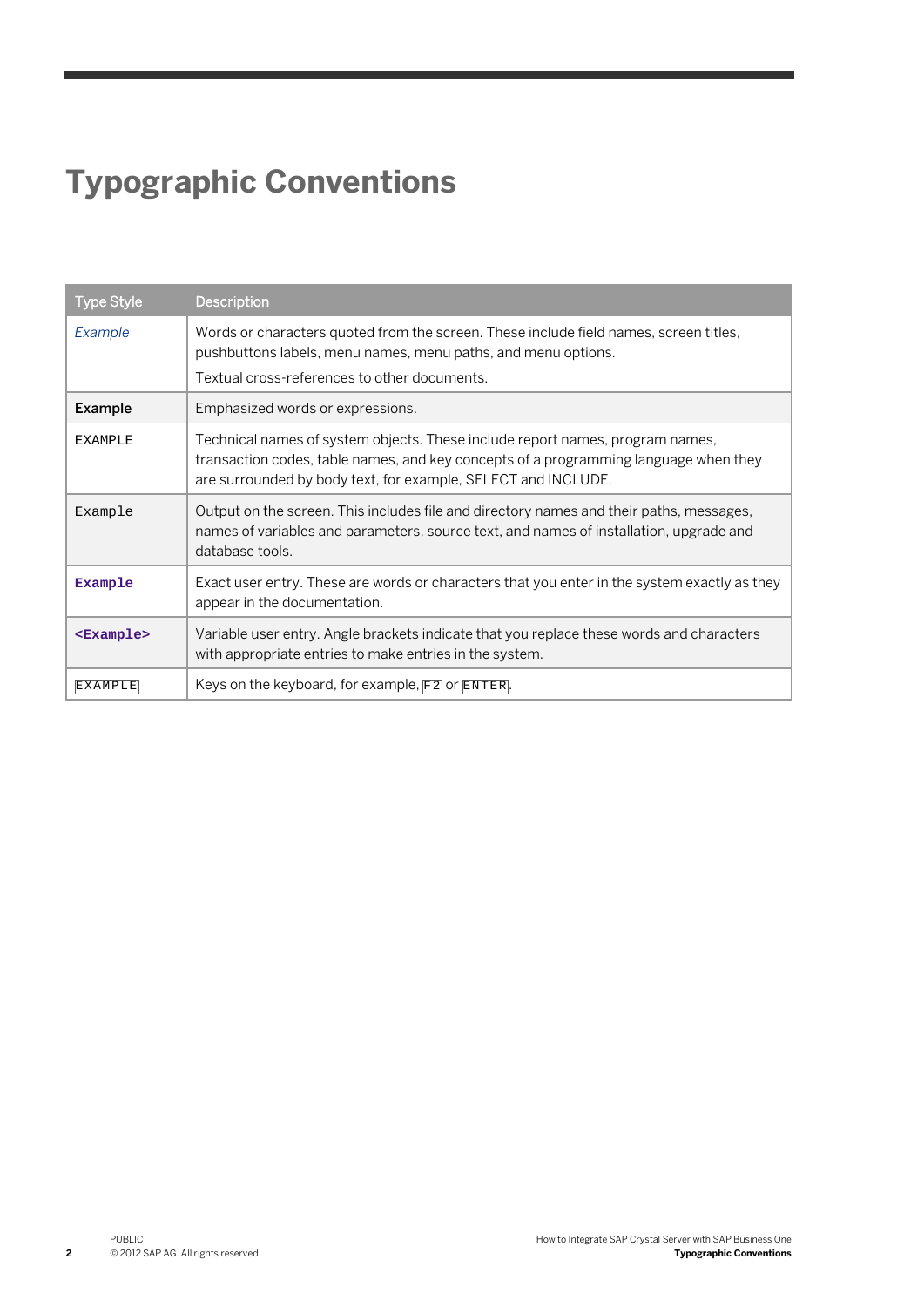# **Document History**

| <b>Version</b> | Date            | Change                                                                                            |
|----------------|-----------------|---------------------------------------------------------------------------------------------------|
|                | $<$ 2012-10-31> | This is the first version of How to Integrate SAP Crystal Server with SAP<br><b>Business One.</b> |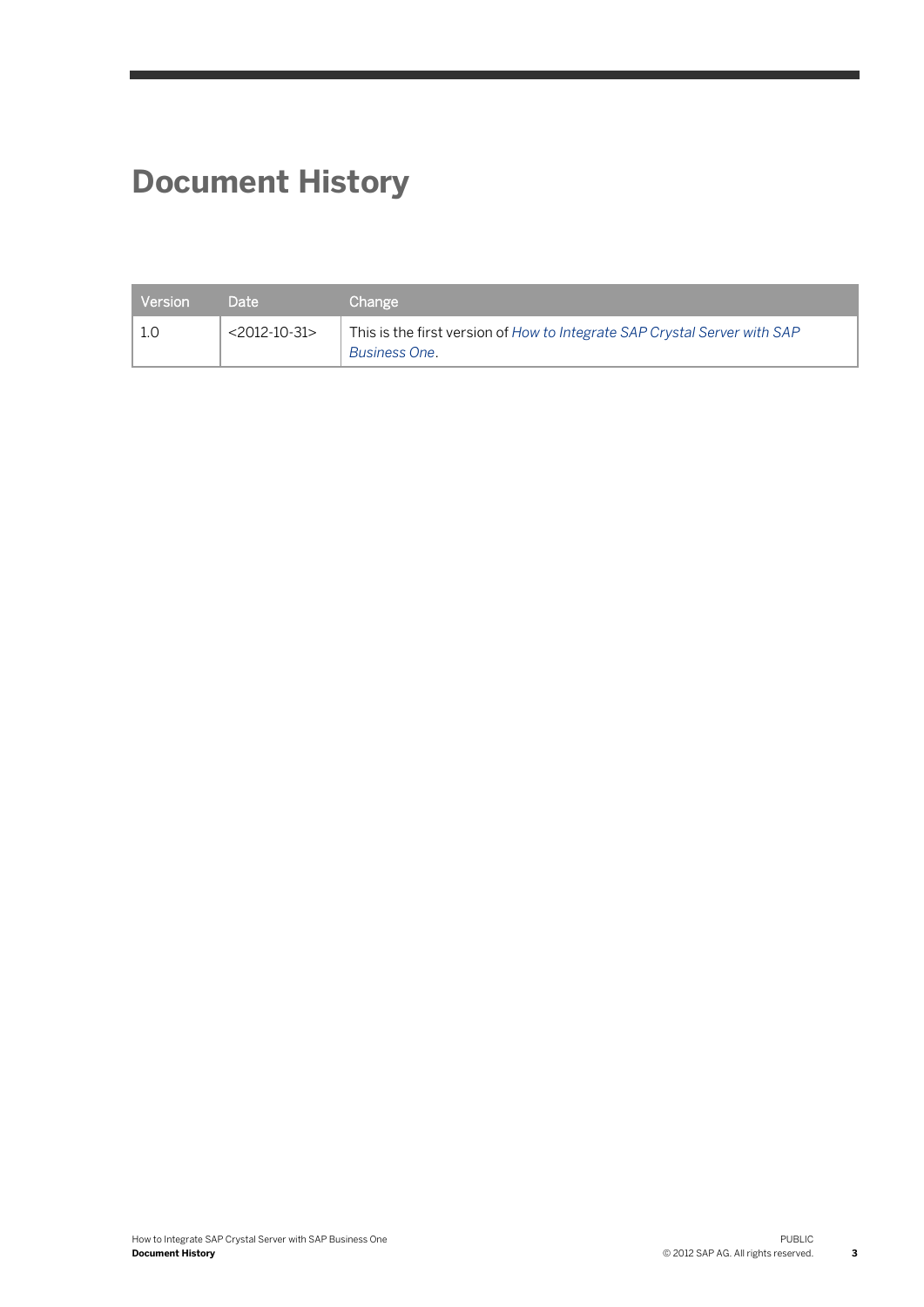## **Table of Contents**

| $2^{\circ}$  |  |
|--------------|--|
| $\mathbf{3}$ |  |
| 4            |  |
| 4.1          |  |
| 4.2          |  |

**4**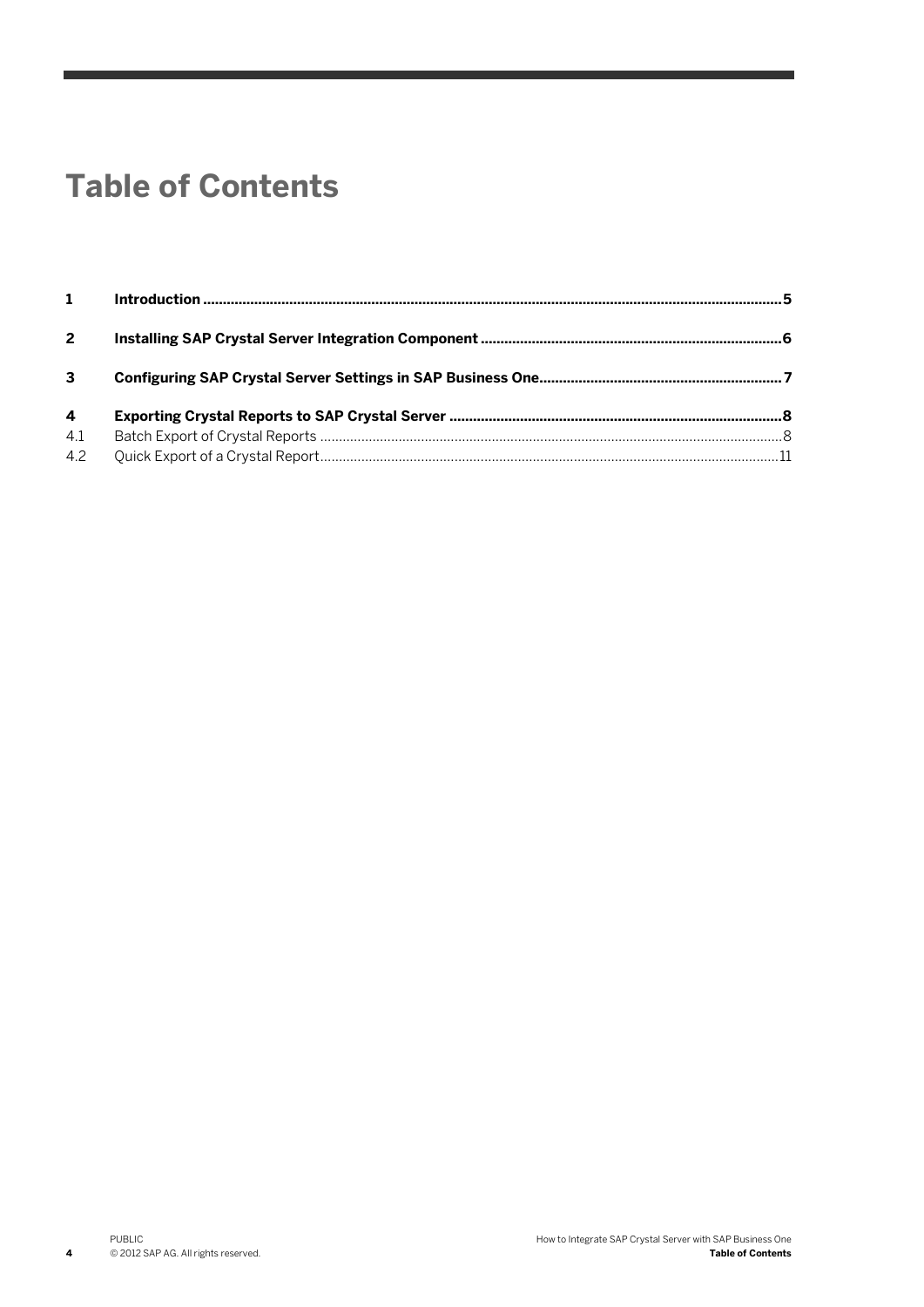### **1 Introduction**

SAP Business One™ 9.0 enables you to extend your reporting in SAP Business One to your SAP Crystal Server™, and take advantage of the reporting management and access function provided by SAP Crystal Server. You can do the following in SAP Business One:

- Export system and user-defined Crystal reports from SAP Business One to SAP Crystal Server 2011
- Preview exported reports in your Crystal Server directly from SAP Business One
- View the Crystal Server URLs of the exported reports in SAP Business One and share the URLs

You need to perform the following tasks in the indicated sequence before you can export Crystal reports from SAP Business One to SAP Crystal Server:

- 1. Install the SAP Crystal Server integration component
- 2. Configure your Crystal Server settings in SAP Business One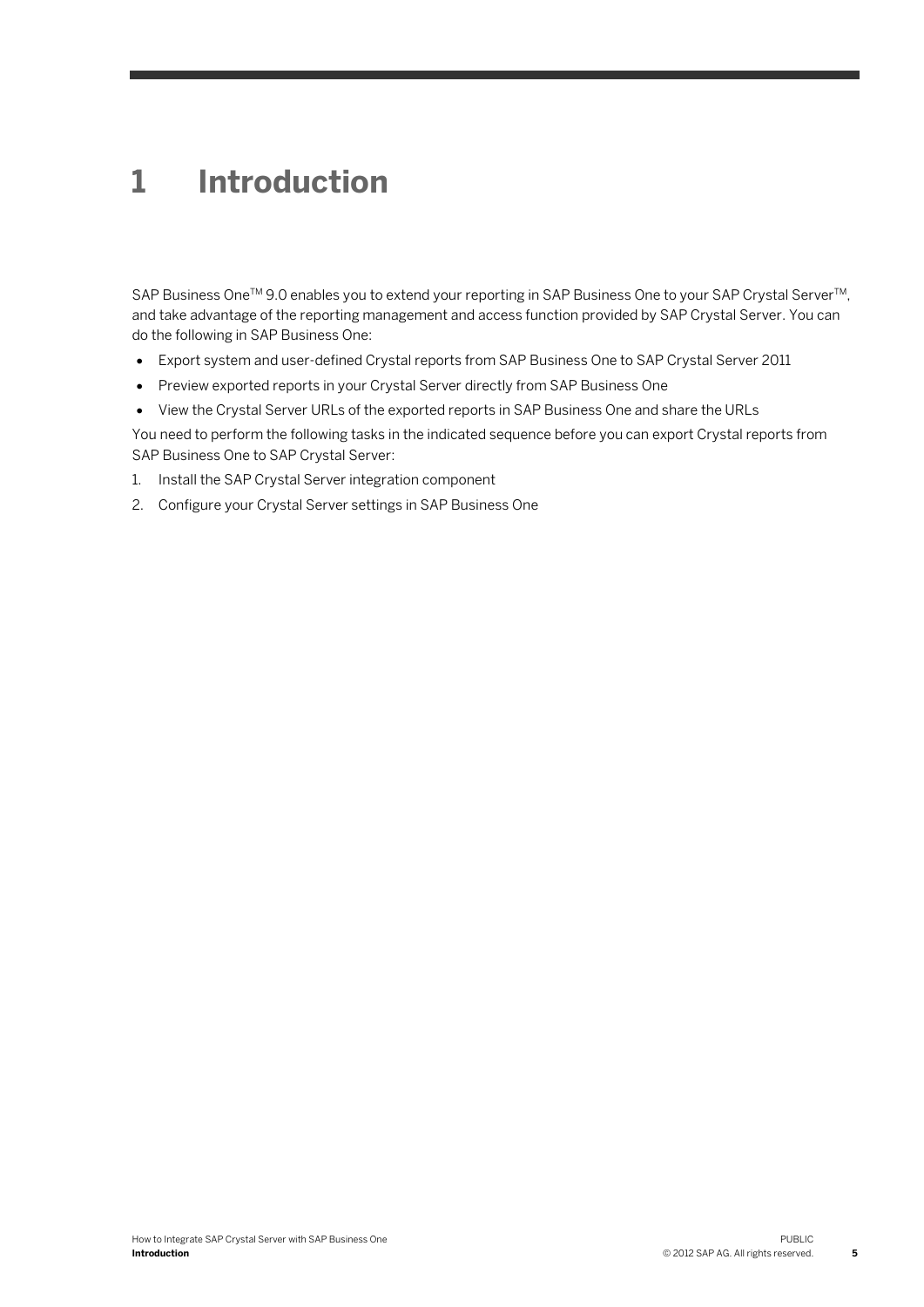## **2 Installing SAP Crystal Server Integration Component**

The SAP Crystal Server integration component is not included in the SAP Business One product installation or upgrade wizard. You need to install the integration component separately.

#### **Prerequisite**

- You have upgraded your SAP Business One application to release 9.0.
- You have administrative rights on the SAP Business One client machine.
- You have an SAP Crystal Server available.

#### **Procedure**

- 1. In your SAP Business One 9.0 product DVD, open either of the following folders, depending on your operating system:
	- o *Packages* for 32-bit
	- o *Packages.×64* for 64-bit
- 2. In the *Crystal Server Integration* folder, navigate to *BOE Runtime\_×86.exe* or *BOE Runtime\_×64.exe* and double-click it.
- 3. In the *SAP BusinessObjects BI platform .NET SDK Redistributable 32 bit 4.0 FP3 setup* window or the *SAP BusinessObjects BI platform .NET SDK Redistributable 64bit 4.0 FP3 setup* window, select an appropriate setup language and choose the *OK* pushbutton.
- 4. In the *Prerequisite check* window, do one of the following:
	- o If you have satisfied all prerequisites and passed the check, choose the *Next* pushbutton.
	- o If you have failed the check, follow the instructions in the window to address the issue before you continue the installation.
- 5. In the installation welcome page, choose the *Next* pushbutton.
- 6. In the *License Agreement* window, accept the license agreement and choose the *Next* pushbutton.
- 7. In the *Specify the Destination Folder* window, choose the *Next* pushbutton. Note that you are not allowed to change the default installation folder.
- 8. In the *Start Installation* window, choose the *Next* pushbutton.
- 9. Choose the *Finish* pushbutton.
- 10. On the welcome page of the *BOERuntime For Business One (32 bit) - Installshield Wizard* window or of the *BOERuntime For Business One (64 bit) - Installshield Wizard* window, choose the *Next* pushbutton.
- 11. In the *Customer Information* window, specify your information and choose the *Next* pushbutton.
- 12. In the *Ready to Install the Program* window, choose the *Install* pushbutton.
- 13. Choose the *Finish* pushbutton to exit the wizard.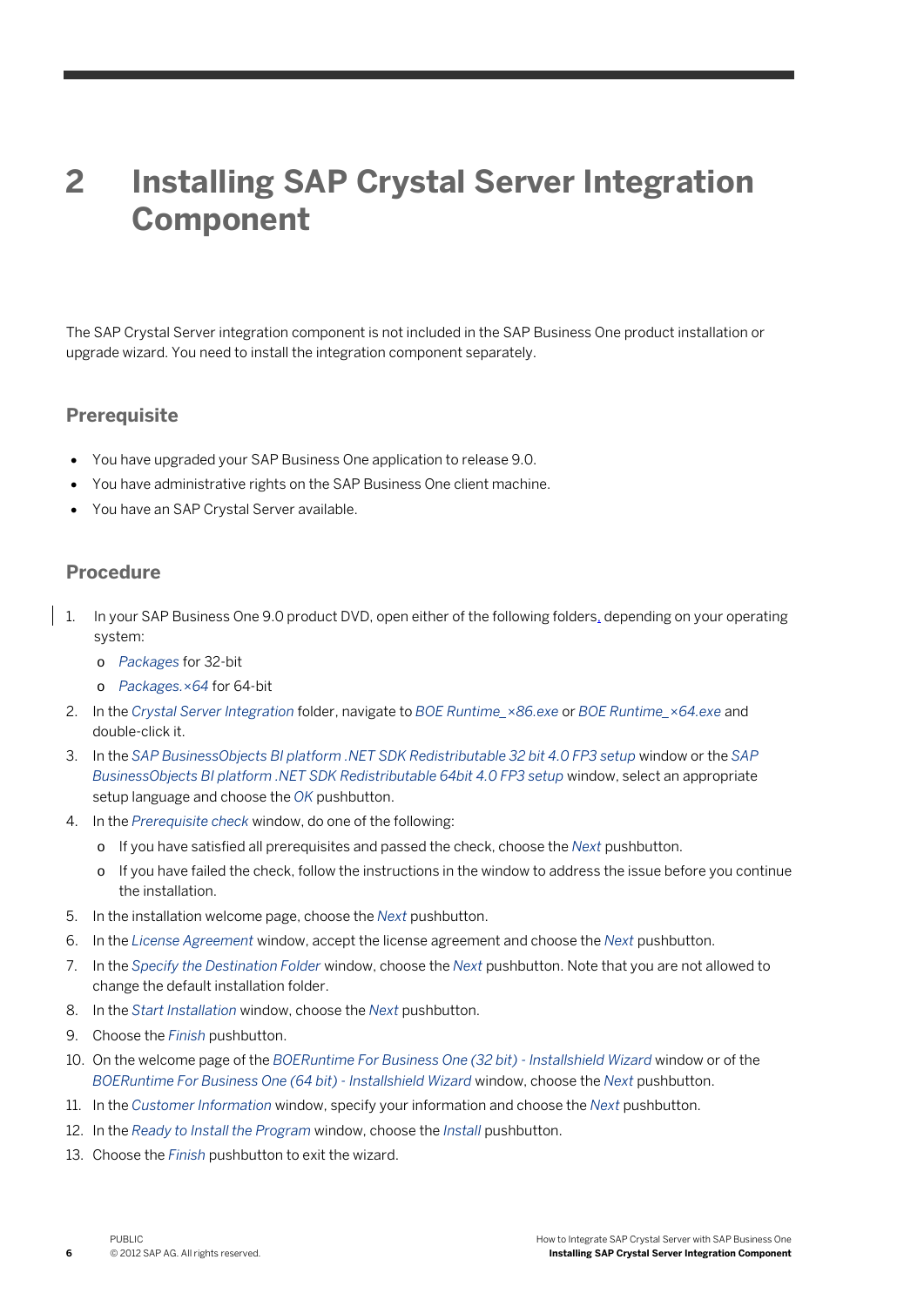### **3 Configuring SAP Crystal Server Settings in SAP Business One**

#### **Prerequisites**

- You have installed the SAP Crystal Server integration component on your SAP Business One client computer.
- Your Crystal Server is working normally.
- You have deployed an unlimited license on your Crystal Server.

#### **Procedure**

- 1. Start an SAP Business One client.
- 2. From the SAP Business One *Main Menu*, choose *Administrator* → *Setup* → *General* → *Crystal Server Configuration*.
- 3. In the *Crystal Server Configuration* window, specify the following information:
	- 1. The name or IP address of your Crystal Server
	- 2. The port number of your Crystal Server
	- 3. The name of a Crystal Server user
	- 4. The password of the user named above
- 4. Choose the *Update* pushbutton.
- 5. To integrate more Crystal Servers, repeat steps 3 and 4.
- 6. To set a Crystal Server configuration as default, select the row, choose the *Set as Default* pushbutton, and choose the *Update* pushbutton.

#### **Results**

- An InfoView URL is automatically displayed for each defined Crystal Server configuration. You can click the URL to access your Crystal Server in a Web browser.
- You can export Crystal reports from SAP Business One to either of the following locations in your Crystal Server:
	- o A public folder
	- o A personal folder of each user defined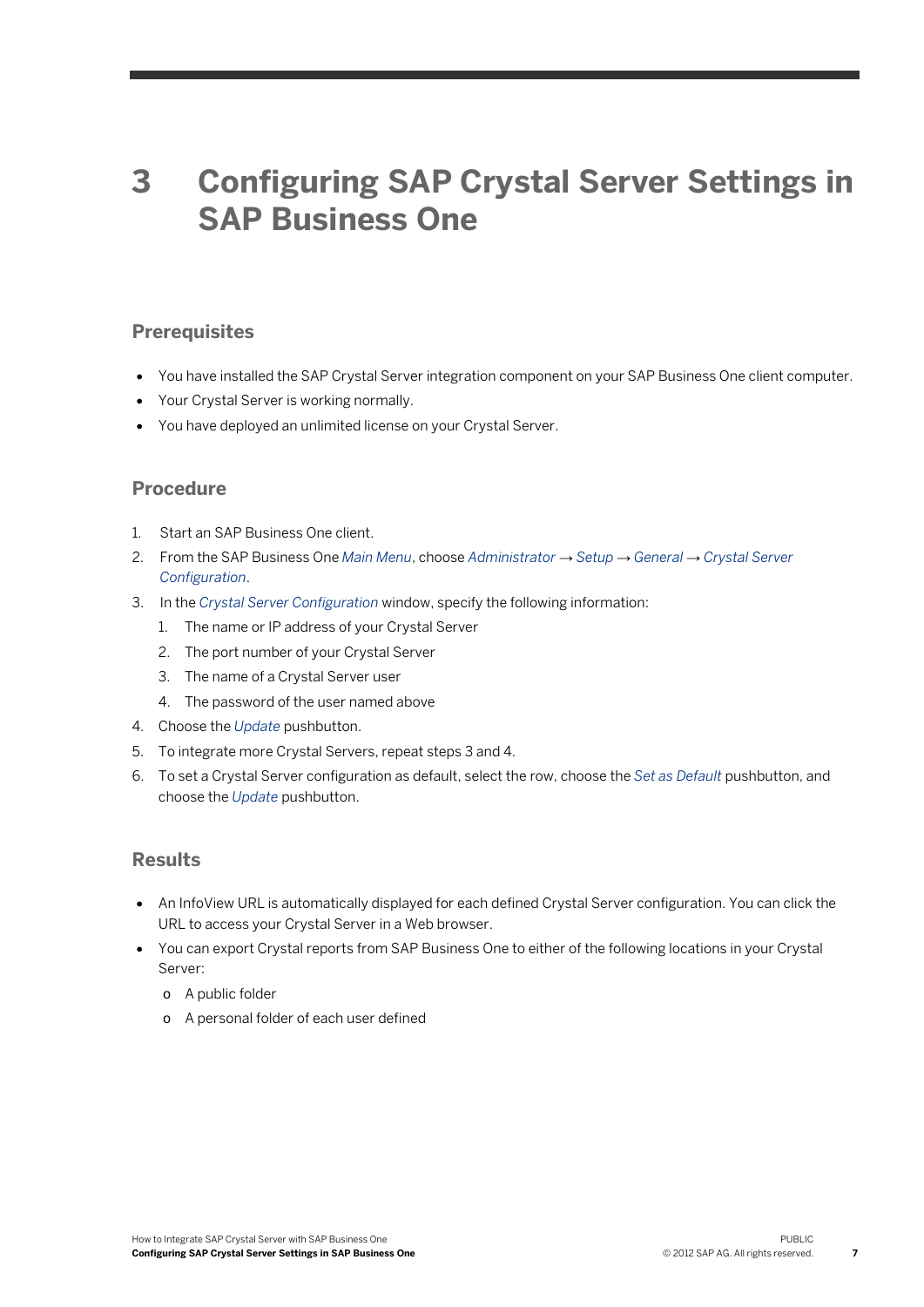## **4 Exporting Crystal Reports to SAP Crystal Server**

After configuring your Crystal Server settings in SAP Business One, you can export both system and user-defined Crystal reports to SAP Crystal Server.

### 1 Note

You cannot export Crystal Reports layouts to SAP Crystal Server. There are two ways of exporting Crystal reports:

- Batch export
- Quick export of a single report

### 4.1 Batch Export of Crystal Reports

You use the report and layout export wizard to export multiple Crystal reports to your Crystal Server.

### **Procedure**

- 1. From the SAP Business One *Main Menu*, choose *Administrator* → *Setup* → *General* → *Report and Layout Manager*.
- 2. In the *Report and Layout Manager* window, choose the *Export* pushbutton.
- 3. In the report and layout export wizard, choose the *Next* pushbutton.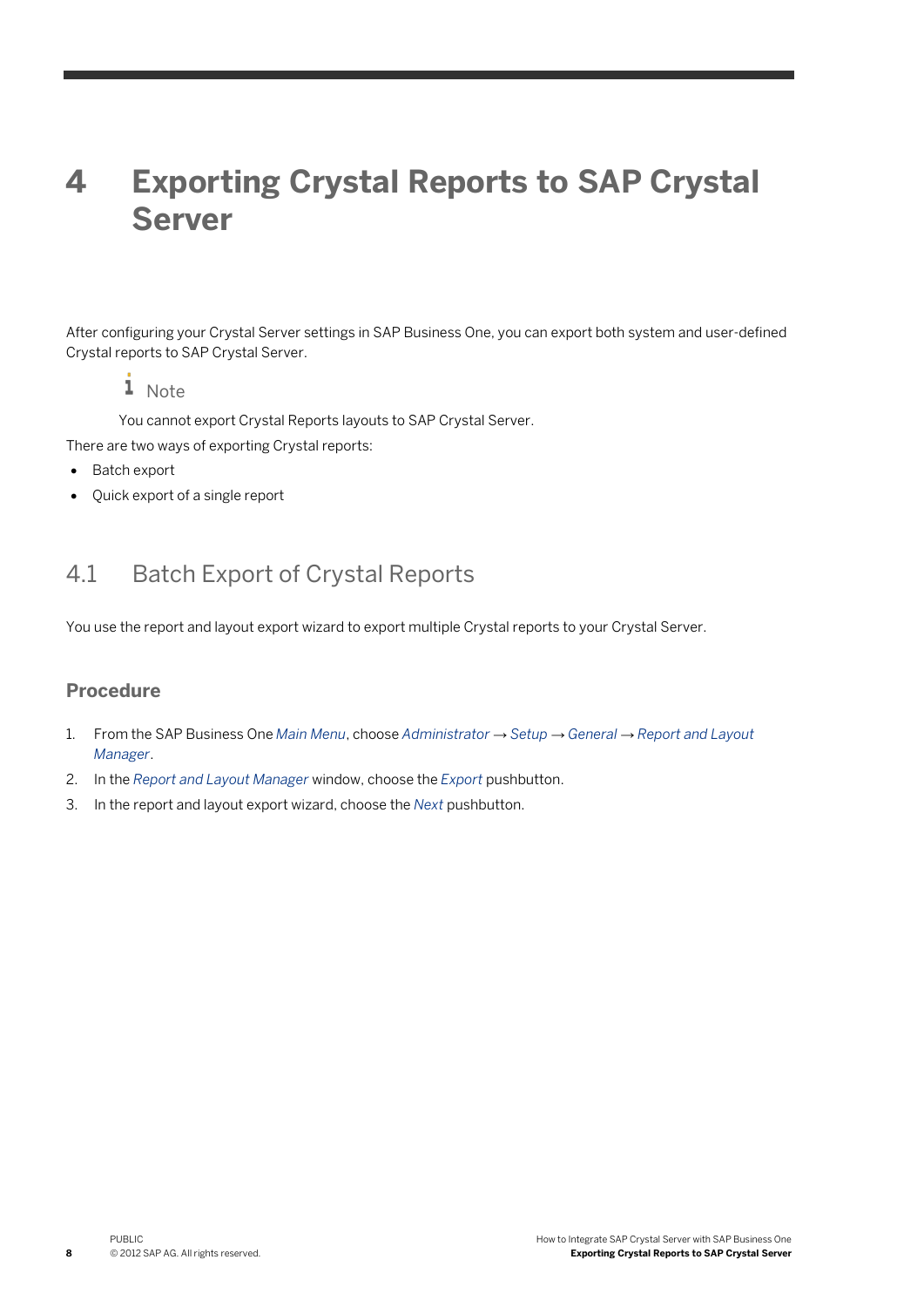4. In the *Export Destination Selection* window, select the *Crystal Server Folder* radio button and choose the *Next* pushbutton.

| Report and Layout Export Wizard                   | <b>e</b> lak                     |
|---------------------------------------------------|----------------------------------|
| <b>Export Destination Selection</b>               |                                  |
|                                                   |                                  |
|                                                   |                                  |
|                                                   |                                  |
| Select an export destination:                     |                                  |
| O Local Folder                                    |                                  |
| You can export customized reports and layouts     |                                  |
| © Crystal Server Folder                           |                                  |
| You can export both customized and system reports |                                  |
|                                                   |                                  |
|                                                   |                                  |
|                                                   |                                  |
|                                                   |                                  |
|                                                   |                                  |
|                                                   |                                  |
|                                                   |                                  |
|                                                   |                                  |
|                                                   |                                  |
| Step 1                                            | Finish<br>Back<br>Cancel<br>Next |

### $i$  Note

This step is available only if you have configured your Crystal Server settings.

5. In the *Report and Layout Selection* window, select the Crystal reports you want to export and choose the *Next* pushbutton.

 $i$  Note

To view all reports available for export, choose the *Expand* pushbutton.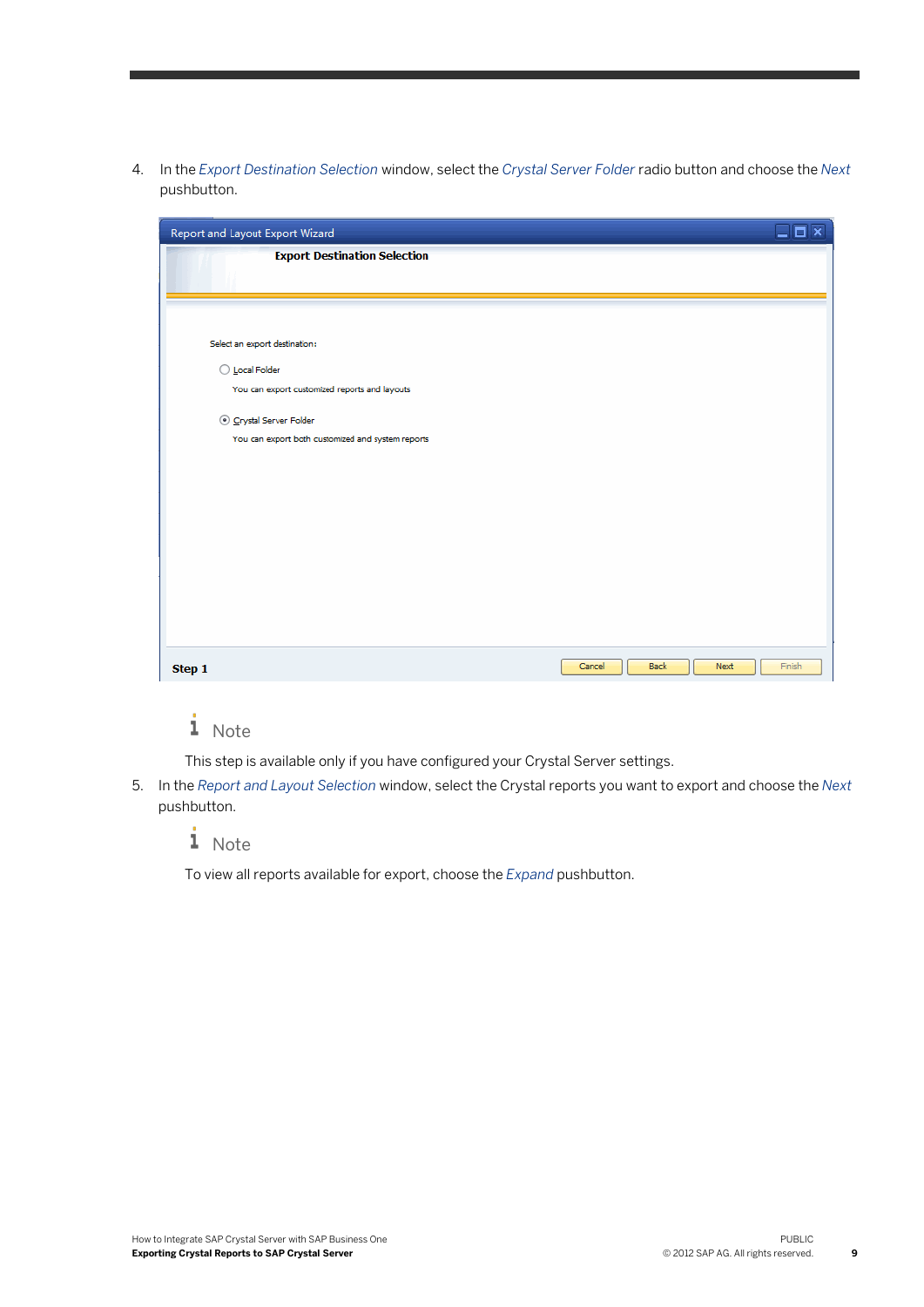6. In the *Crystal Server Folder Selection* window, proceed as follows:

| Report and Layout Export Wizard                            |                                        |   |        |              | <b>Einix</b> |
|------------------------------------------------------------|----------------------------------------|---|--------|--------------|--------------|
|                                                            | <b>Crystal Server Folder Selection</b> |   |        |              |              |
|                                                            |                                        |   |        |              |              |
|                                                            |                                        |   |        |              |              |
|                                                            |                                        |   |        |              |              |
| Select Server and User:                                    |                                        |   |        |              |              |
| 10.59.39.0\Administrator                                   | ٠                                      |   |        |              |              |
| Select Folder:                                             |                                        |   |        |              |              |
|                                                            |                                        |   |        |              |              |
| Public Folders                                             |                                        | Ä |        |              |              |
| Personal Folders                                           |                                        |   |        |              |              |
| CRODE0826@10.59.6.220                                      |                                        |   |        |              |              |
| US8080@PVGD50803999A\INST2008R2_1<br>CORDE0829@10.59.6.220 |                                        |   |        |              |              |
|                                                            |                                        |   |        |              |              |
| DE@cnpvgvb1p2v32<br>DE2@cnpvgvb1p2v32                      |                                        |   |        |              |              |
| DE2@10.59.6.132                                            |                                        |   |        |              |              |
| DemoUS@pvgn50808942a                                       |                                        | Ψ |        |              |              |
| $\frac{1+\delta}{1+\delta}$                                | Þ                                      |   |        |              |              |
|                                                            |                                        |   |        |              |              |
| Authorize to View Reports                                  |                                        |   |        |              |              |
|                                                            |                                        |   |        |              |              |
|                                                            |                                        |   |        |              |              |
|                                                            |                                        |   |        |              |              |
|                                                            |                                        |   |        |              |              |
|                                                            |                                        |   |        |              |              |
|                                                            |                                        |   |        |              |              |
|                                                            |                                        |   |        |              |              |
|                                                            |                                        |   | Cancel | Back<br>Next | Finish       |
|                                                            |                                        |   |        |              |              |

- 1. Select an appropriate combination of server and user. Only the users you have defined in the *Crystal Server Configuration* window appear in the dropdown list. This selection determines which folders on the Crystal Server are available for selection.
- 2. Select an appropriate folder as the storage place of the reports. You can select from one of the following:
	- o A public folder to which the user selected in step 1 has access authorization
	- o A personal folder of the selected user

 $\blacksquare$  Note

The system automatically creates a personal folder named <Company Database Name>@<Client Computer Name> for the selected user if the user does not have such a personal folder.

- 3. [Optional] Grant read-only authorization to other Crystal Server users by proceeding as follows:
	- 1. Choose the *Authorize to View Reports* pushbutton.
	- 2. In the *Report and Layout Authorizations* window, select all users to whom you want to grant authorization to read the report.
	- 3. Choose the *OK* pushbutton.
- 4. Choose the *Next* pushbutton.
- 7. In the *Export Complete* window, choose the *Close* pushbutton to exit the wizard.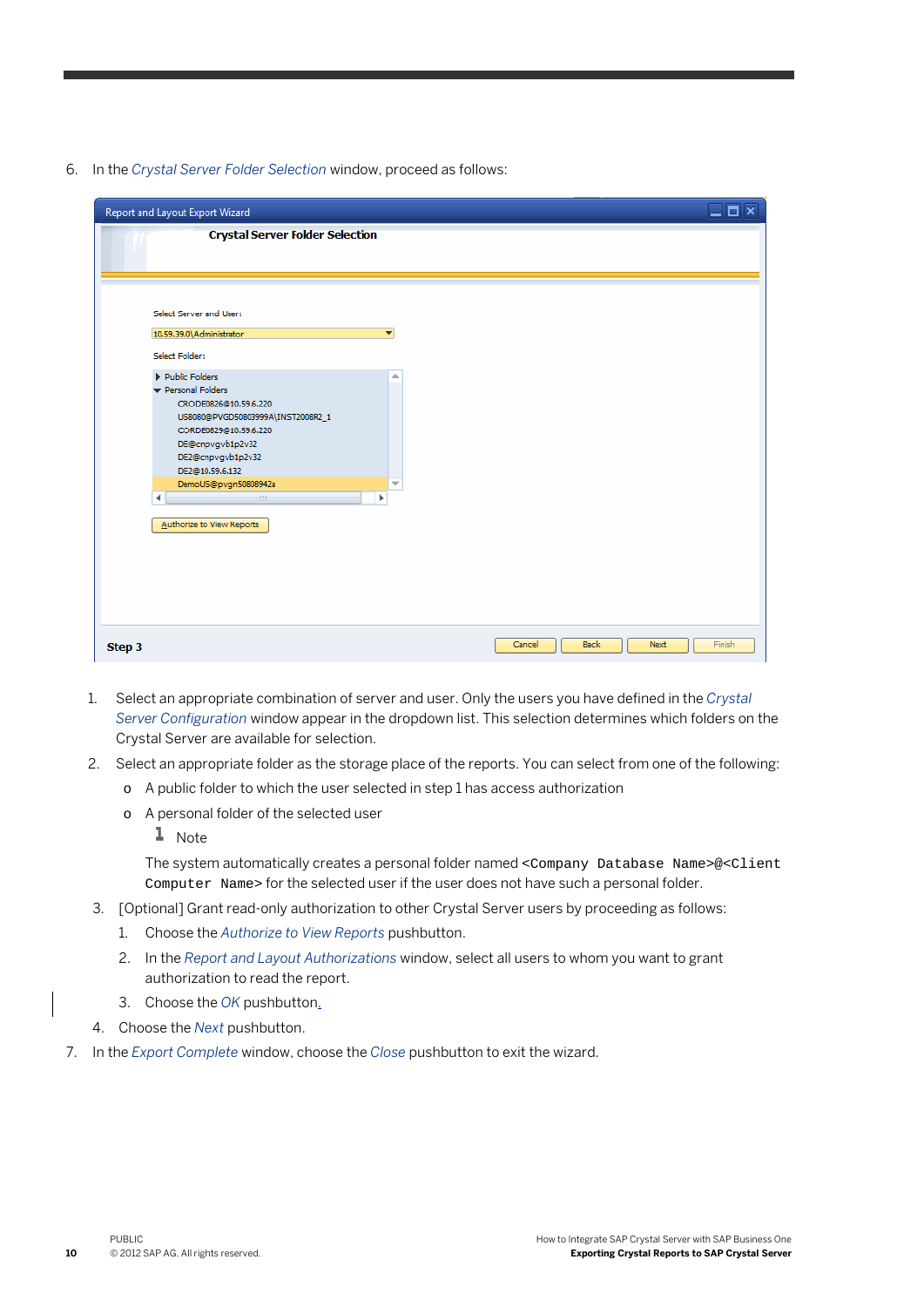#### **Result**

Locate and select an exported report in the *Report and Layout Manager* window,; a *URL Reporting* field is displayed in the details of the report. You can run the report in a Web browser by clicking the hyperlink *Show Report in Web Browser*.

### 4.2 Quick Export of a Crystal Report

You can export a single Crystal report to your Crystal Server as the following steps:

- 1. From the SAP Business One *Main Menu*, choose *Administrator* → *Setup* → *General* → *Report and Layout Manager*.
- 2. In the *Report and Layout Manager* window, navigate to and select the report you want to export.
- 3. In the work area on the right, from the *You Can Also* dropdown list, choose *Export to Crystal Server*.

### **Results**

• The report is exported to the default Crystal Server user's personal folder named <Company Database Name>@<Client Computer Name>.

### 1 Note

The system automatically creates a personal folder named as above for the default Crystal Server user if the user does not have it.

• A *URL Reporting* field is displayed in the details of the report in the *Report and Layout Manager* window. You can run the report in a Web browser by clicking the hyperlink *Show Report in Web Browser*.